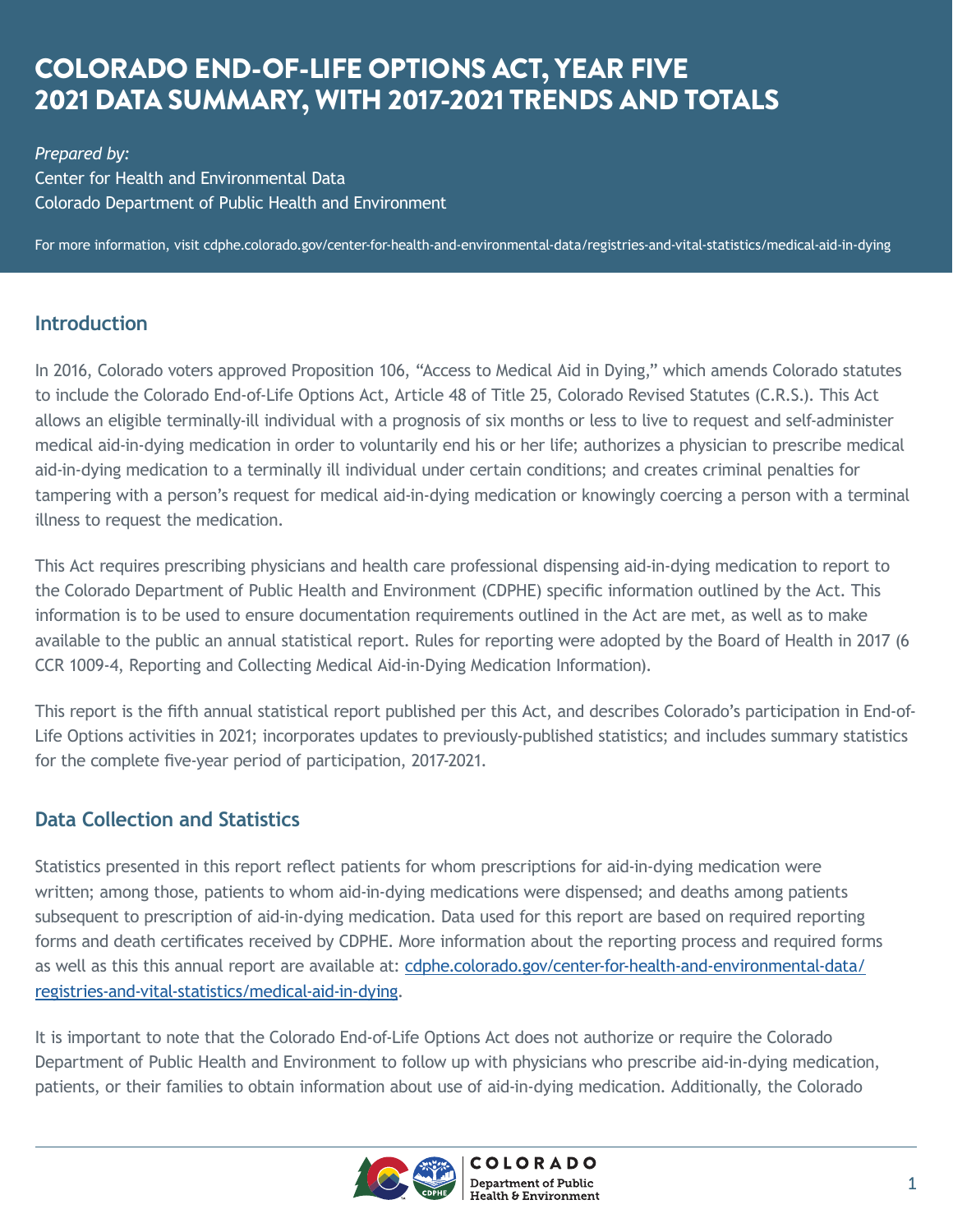End-of-Life Options Act requires that the cause of death assigned on a patient's death certificate be the underlying terminal illness. Thus, statistics in this report for deaths are based on all deaths identified among individuals prescribed aid-in-dying medication, whether or not they used this medication, and noting that death may have been caused by ingestion of medical aid-in-dying medication, the underlying terminal illness or condition, or some other cause.

Since the publication of past annual statistical reports, additional or amended reporting forms from health care providers concerning prescriptions in earlier years may have been submitted to CDPHE throughout 2021. More death certificates associated with patients who were prescribed aid-in-dying medication in the prior year were also received by CDPHE in 2021. This report incorporates this additional information received about patients participating in End-of-Life Options activities in prior years in addition to the new data for 2021.

### **Participation in End-of-Life Options Activities**

In 2021, 222 patients received prescriptions for aid-in-dying medications under the provisions of the Colorado Endof-Life Options Act. This represents an 18% increase in the number of prescriptions compared to 2020. Among those prescribed aid-in-dying medication in 2021, CDPHE has received reports for 156 patients to whom aid-indying medication was dispensed. Also among those prescribed aid-in-dying medication, CDPHE has received death certificates for 189 patients through routine vital records registration. Note that not all of these deceased patients were dispensed aid-in-dying medication, and deaths may have been due to ingestion of aid-in-dying medication, the underlying terminal illness or condition, or other causes.

Prescriptions written in 2021 for aid-in-dying medication were provided by 71 unique Colorado physicians. Over the five-year period 2017-2021, prescriptions were provided by 198 unique Colorado physicians. In 2021, the median age of patients prescribed aid-in-dying medication was 73 years (minimum age was in the mid-20's, maximum age was in the upper-90's). Among patients prescribed aid-in-dying medication, the most common illnesses or conditions were malignant neoplasms (cancer), progressive neurological disorders (including amyotrophic lateral sclerosis /ALS, progressive supranuclear palsy, Parkinson's disease and multiple sclerosis), major cardiovascular diseases (including heart disease, stroke and vascular diseases) and chronic lower respiratory diseases (including chronic obstructive pulmonary disease, or COPD) (Table 1).

|                                                                   | 2017  |      | 2018  |      | 2019  |      | 2020  |      | 2021  |      | 2017-2021<br><b>Total</b> |      |
|-------------------------------------------------------------------|-------|------|-------|------|-------|------|-------|------|-------|------|---------------------------|------|
|                                                                   | Count | %    | Count | %    | Count | %    | Count | %    | Count | %    | Count                     | %    |
| Total number of patients<br>prescribed aid-in-dying<br>medication | 72    | 100  | 124   | 100  | 171   | 100  | 188   | 100  | 222   | 100  | 777                       | 100  |
| Malignant neoplasm - Total                                        | 47    | 65.3 | 79    | 63.7 | 104   | 60.8 | 125   | 66.5 | 136   | 61.3 | 491                       | 63.2 |
| Pancreas                                                          | 8     | 11.1 | 9     | 7.3  | 13    | 7.6  | 14    | 7.4  | 22    | 9.9  | 66                        | 8.5  |
| Lung                                                              | 11    | 15.3 | 9     | 7.3  | 13    | 7.6  | 15    | 8.0  | 21    | 9.5  | 69                        | 8.9  |
| Central nervous system                                            |       | 1.4  | 4     | 3.2  | 8     | 4.7  | 10    | 5.3  | 13    | 5.9  | 36                        | 4.6  |
| <b>Breast</b>                                                     | 4     | 1.4  | 7     | 5.6  | 12    | 7.0  | 17    | 9.0  | 12    | 5.4  | 49                        | 6.3  |
| Colon and rectum                                                  | 4     | 5.6  | 5     | 4.0  |       | 4.1  | 15    | 8    | 11    | 5    | 42                        | 5.4  |

**Table 1. Underlying terminal illnesses/conditions among patients prescribed aid-in-dying medication, 2017-2021.**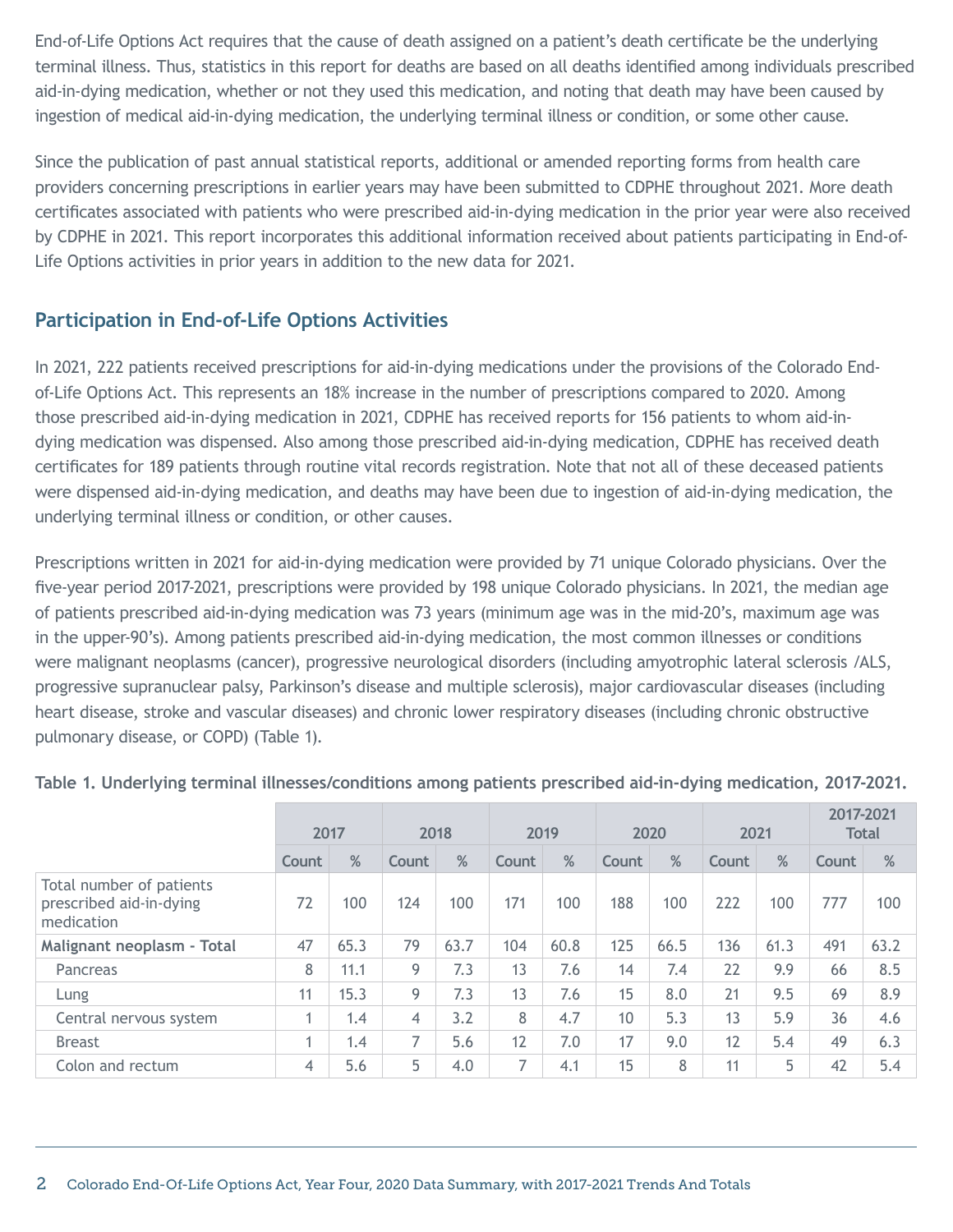|                                                                 |                  | 2017 |                  | 2018 |                | 2019 |                  | 2020 |                 | 2021 |                | 2017-2021<br><b>Total</b> |
|-----------------------------------------------------------------|------------------|------|------------------|------|----------------|------|------------------|------|-----------------|------|----------------|---------------------------|
|                                                                 | Count            | $\%$ | Count            | $\%$ | Count          | %    | Count            | $\%$ | Count           | $\%$ | Count          | $\%$                      |
| Kidney, bladder and urinary<br>tract                            | $\mathbf{1}$     | 1.4  | 3                | 2.4  | 3              | 1.8  | $\mathbf{1}$     | 0.5  | $\overline{7}$  | 3.2  | 15             | 1.9                       |
| Prostate                                                        | $\overline{7}$   | 9.7  | 4                | 3.2  | 5              | 2.9  | 9                | 4.8  | 6               | 2.7  | 31             | 4.0                       |
| Esophagus                                                       | $\overline{2}$   | 2.8  | 4                | 3.2  | $\mathbf{1}$   | 0.6  | 5                | 2.7  | 5               | 2.3  | 17             | 2.2                       |
| Melanoma                                                        | $\mathbf{1}$     | 1.4  | $\overline{4}$   | 3.2  | 3              | 1.8  | $\mathbf{1}$     | 0.5  | $\overline{4}$  | 1.8  | 13             | 1.7                       |
| Lymphoma                                                        | 0                | 0.0  | $\boldsymbol{0}$ | 0.0  | $\overline{2}$ | 1.2  | $\boldsymbol{0}$ | 0.0  | $\overline{4}$  | 1.8  | 6              | 0.8                       |
| Head and neck                                                   | 6                | 8.3  | 5                | 4.0  | 8              | 4.7  | 5                | 2.7  | 3               | 1.4  | 27             | 3.5                       |
| Ovary                                                           | $\overline{2}$   | 2.8  | 5                | 4.0  | $\overline{4}$ | 2.3  | 3                | 1.6  | 3               | 1.4  | 17             | 2.2                       |
| Bladder                                                         | 0                | 0.0  | $\mathbf 0$      | 0.0  | $\mathbf{1}$   | 0.6  | $\overline{2}$   | 1.1  | 3               | 1.4  | 6              | 0.8                       |
| Endometrium                                                     | 0                | 0.0  | 3                | 2.4  | 5              | 2.9  | 5                | 2.7  | $\overline{2}$  | 0.9  | 15             | 1.9                       |
| Multiple myeloma                                                | 0                | 0.0  | $\overline{2}$   | 1.6  | 3              | 1.8  | $\mathbf{1}$     | 0.5  | $\overline{2}$  | 0.9  | 8              | 1.0                       |
| Stomach                                                         | 0                | 0.0  | $\mathbf{1}$     | 0.8  | 3              | 1.8  | $\mathbf{1}$     | 0.5  | $\overline{2}$  | 0.9  | $\overline{7}$ | 0.9                       |
| Leukemia                                                        | 0                | 0.0  | $\mathbf{1}$     | 0.8  | $\overline{2}$ | 1.2  | $\mathbf{1}$     | 0.5  | $\mathbf{1}$    | 0.5  | 5              | 0.6                       |
| Cervix                                                          | $\overline{0}$   | 0.0  | $\mathbf{1}$     | 0.8  | $\overline{0}$ | 0.0  | $\mathbf{1}$     | 0.5  | $\mathbf{1}$    | 0.5  | 3              | 0.4                       |
| <b>Bone</b>                                                     | $\boldsymbol{0}$ | 0.0  | $\mathbf 0$      | 0.0  | 0              | 0.0  | $\boldsymbol{0}$ | 0.0  | $\mathbf{1}$    | 0.5  | $\mathbf{1}$   | 0.1                       |
| Bile duct                                                       | 1                | 1.4  | $\overline{2}$   | 1.6  | $\mathbf{1}$   | 0.6  | 4                | 2.1  | $\overline{0}$  | 0.0  | 8              | 1.0                       |
| Liver                                                           | $\Omega$         | 0.0  | $\boldsymbol{0}$ | 0.0  | $\overline{2}$ | 1.2  | 3                | 1.6  | $\Omega$        | 0.0  | 5              | 0.6                       |
| Other cancers                                                   | $\overline{2}$   | 2.8  | 10               | 8.1  | 8              | 4.7  | 12               | 6.4  | 13              | 5.9  | 45             | 5.8                       |
| Progressive neurological<br>disorders - Total                   | 12               | 16.7 | 27               | 21.8 | 33             | 19.3 | 27               | 14.4 | 40              | 18.0 | 139            | 17.9                      |
| Amyotrophic lateral sclerosis                                   | 9                | 12.5 | 14               | 11.3 | 19             | 11.1 | 12               | 6.4  | 23              | 10.4 | 77             | 9.9                       |
| Progressive supranuclear palsy                                  | 0                | 0.0  | 5                | 4.0  | $\mathbf{1}$   | 0.6  | $\overline{4}$   | 2.1  | 3               | 1.4  | 13             | 1.7                       |
| Parkinson's disease                                             | $\mathbf{1}$     | 1.4  | 4                | 3.2  | 5              | 2.9  | 3                | 1.6  | 6               | 2.7  | 19             | 2.4                       |
| Multiple sclerosis                                              | $\overline{0}$   | 0.0  | $\overline{2}$   | 1.6  | $\mathbf{1}$   | 0.6  | $\mathbf 0$      | 0.0  | $\mathbf{1}$    | 0.5  | $\overline{4}$ | 0.5                       |
| Other progressive neurological<br>or neurodegenerative disorder | $\overline{2}$   | 2.8  | 2                | 1.6  | $\overline{7}$ | 4.1  | 8                | 4.2  | 7               | 3.2  | 26             | 3.3                       |
| <b>Cardiovascular disease</b>                                   | $\overline{7}$   | 9.7  | 6                | 4.8  | 13             | 7.6  | 16               | 8.5  | 14              | 6.3  | 56             | 7.2                       |
| Chronic lower respiratory<br>disease                            | 5                | 6.9  | $\overline{7}$   | 5.6  | 9              | 5.3  | 12               | 6.4  | 10 <sup>°</sup> | 4.5  | 43             | 5.5                       |
| <b>Chronic liver disease</b>                                    | $\mathbf{0}$     | 0.0  | 0                | 0.0  | 1              | 0.6  | 1                | 0.5  | 5               | 2.3  | $\overline{7}$ | 0.9                       |
| Interstitial lung disease                                       | $\mathbf{1}$     | 1.4  | 0                | 0.0  | $\overline{4}$ | 2.3  | $\mathbf{1}$     | 0.5  | 6               | 2.7  | 12             | 1.5                       |
| Cerebrovascular disease                                         | $\mathbf{0}$     | 0.0  | 2                | 1.6  | $\mathbf{1}$   | 0.6  | $\overline{2}$   | 1.1  | $\overline{2}$  | 0.9  | 7              | 0.9                       |
| Chronic kidney disease                                          | $\overline{0}$   | 0.0  | $\overline{2}$   | 1.6  | $\overline{2}$ | 1.2  | $\boldsymbol{0}$ | 0.0  | $\mathbf{1}$    | 0.5  | 5              | 0.6                       |
| Other illnesses/conditions                                      | $\mathbf 0$      | 0.0  | 1                | 0.8  | $\overline{4}$ | 2.3  | $\overline{4}$   | 2.1  | 8               | 3.6  | 17             | 2.2                       |

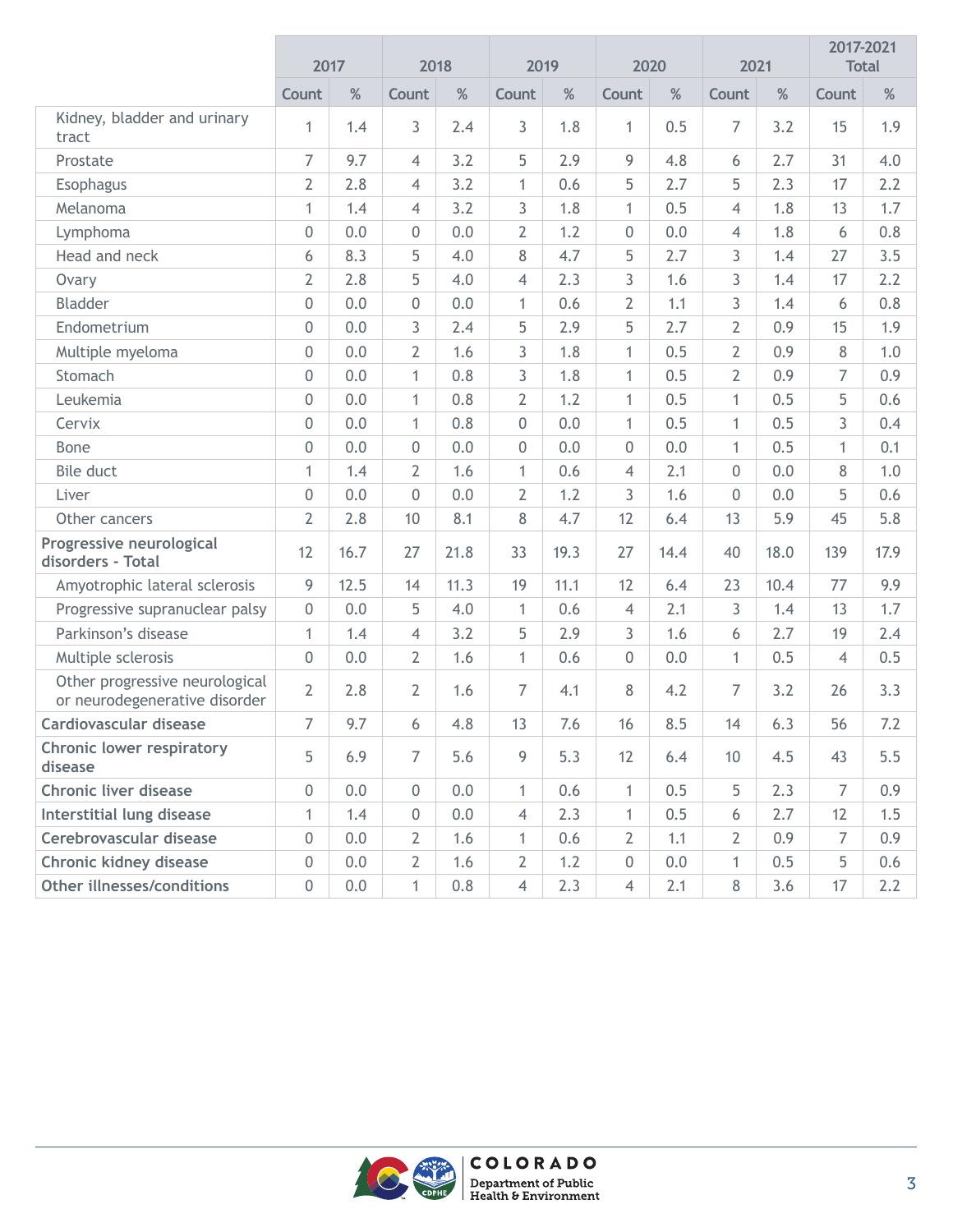In 2021, aid-in-dying medications were dispensed by 24 unique pharmacists in Colorado. Medications dispensed included combinations of diazepam, digoxin, morphine sulfate, and propranolol (DDMP or DDMP2), substitution of propranolol with amitriptyline (DDMA), or DDMA with addition of phenobarbital (DDMAPh). Secobarbitol has not been prescribed or dispensed in Colorado for medical aid-in-dying since 2018; while DDMAPh began to be used commonly in early 2021. (Table 2)

|                                                                              | 2017     |      | 2018  |      | 2019     |      | 2020     |      | 2021  |      | <b>Total</b><br>2017-2021 |      |
|------------------------------------------------------------------------------|----------|------|-------|------|----------|------|----------|------|-------|------|---------------------------|------|
|                                                                              | Count    | %    | Count | %    | Count    | %    | Count    | %    | Count | %    | Count                     | %    |
| Total number of patients<br>to whom aid-in-dying<br>medication was dispensed | 56       | 100  | 85    | 100  | 137      | 100  | 149      | 100  | 156   | 100  | 583                       | 100  |
| Secobarbitol                                                                 | 23       | 41.1 | 26    | 30.6 | $\Omega$ | 0.0  | $\Omega$ | 0.0  | 0     | 0.0  | 49                        | 8.4  |
| DDMP/DDMP2 combination                                                       | 32       | 57.1 | 59    | 69.4 | 87       | 63.5 | 79       | 53.0 | 32    | 20.5 | 289                       | 49.6 |
| DDMA combination                                                             | 0        | 0.0  | 0     | 0.0  | 49       | 35.8 | 67       | 45.0 | 67    | 42.9 | 183                       | 31.4 |
| DDMAPh combination                                                           | $\Omega$ | 0.0  | 0     | 0.0  | 0        | 0.0  | 3        | 2.0  | 57    | 36.5 | 60                        | 10.3 |
| Other (morphine sulfate)<br>alone, or in some other<br>combination)          |          | 1.8  | 0     | 0.0  | 4        | 0.7  | 0        | 0.0  | 0     | 0.0  | $\overline{2}$            | 0.3  |

|  | Table 2. Categories of medications dispensed to patients prescribed aid-in-dying medication, 2017-2021. |  |  |  |
|--|---------------------------------------------------------------------------------------------------------|--|--|--|
|  |                                                                                                         |  |  |  |
|  |                                                                                                         |  |  |  |
|  |                                                                                                         |  |  |  |

#### **Characteristics of Patients Prescribed Aid-in-Dying Medication Who Have Died**

Among patients who died following an aid-in-dying prescription written in 2021, the median duration of time between the date of prescription and date of death was 18 days (minimum of zero days, maximum of approximately eight months). Table 3 presents characteristics of patients who have been prescribed aid-in-dying medication, and for whom a death certificate was subsequently registered with CDPHE. Again, it is important to note that these statistics reflect all deaths identified among individuals prescribed aid-in-dying medication, whether or not they used this medication, and irrespective of whether their death was caused by ingestion of medication, the underlying terminal illness or condition, or some other cause.

| Table 3. Summary of patients who died following prescription of aid-in-dying medication, 2017-2021. |  |  |  |
|-----------------------------------------------------------------------------------------------------|--|--|--|
|-----------------------------------------------------------------------------------------------------|--|--|--|

|                                                                           | 2017           |      | 2018           |      | 2019           |      | 2020            |      | 2021           |      | <b>Total</b><br>2017-2021 |      |
|---------------------------------------------------------------------------|----------------|------|----------------|------|----------------|------|-----------------|------|----------------|------|---------------------------|------|
|                                                                           | Count          | %    | Count          | %    | Count          | %    | Count           | $\%$ | Count          | $\%$ | <b>Count</b>              | $\%$ |
| <b>Total number of decedents</b><br>prescribed aid-in-dying<br>medication | 71             | 100  | 118            | 100  | 165            | 100  | 178             | 100  | 189            | 100  | 721                       | 100  |
| <b>Sex</b>                                                                |                |      |                |      |                |      |                 |      |                |      |                           |      |
| Female                                                                    | 32             | 45.1 | 61             | 51.7 | 80             | 48.5 | 93              | 52.2 | 88             | 46.6 | 354                       | 49.1 |
| Male                                                                      | 39             | 54.9 | 57             | 48.3 | 85             | 51.5 | 85              | 47.8 | 101            | 53.4 | 367                       | 50.9 |
| Age group                                                                 |                |      |                |      |                |      |                 |      |                |      |                           |      |
| $18 - 34$                                                                 | 0              | 0.0  | $\mathbf{1}$   | 0.8  | $\overline{2}$ | 1.2  | 0               | 0.0  | $\overline{2}$ | 1.1  | 5                         | 0.7  |
| $35 - 44$                                                                 | 4              | 1.4  | $\overline{2}$ | 1.7  | $\mathbf{1}$   | 0.6  | $\overline{2}$  | 1.1  | 6              | 3.2  | 12                        | 1.7  |
| 45-54                                                                     | $\overline{2}$ | 2.8  | 12             | 10.2 | 14             | 8.5  | 10 <sup>°</sup> | 5.6  | 10             | 5.3  | 48                        | 6.7  |
| $55 - 64$                                                                 | 10             | 14.1 | 21             | 17.8 | 32             | 19.4 | 37              | 20.8 | 22             | 11.6 | 122                       | 16.9 |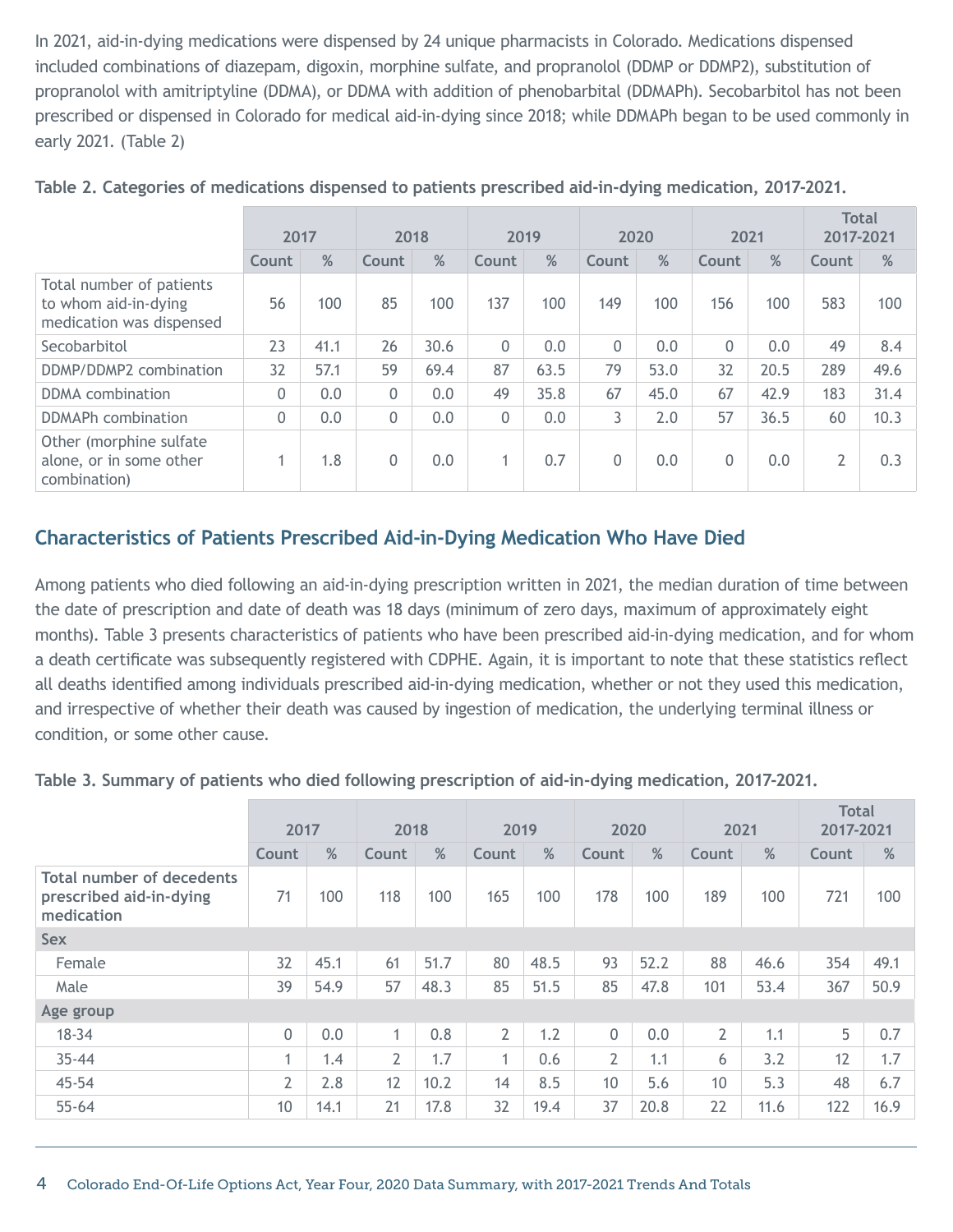|                                                   | 2017           |         | 2018             |      | 2019             |      | 2020           |      | 2021             |         | <b>Total</b><br>2017-2021 |      |
|---------------------------------------------------|----------------|---------|------------------|------|------------------|------|----------------|------|------------------|---------|---------------------------|------|
|                                                   | Count          | $\%$    | Count            | $\%$ | Count            | %    | Count          | %    | Count            | $\%$    | Count                     | $\%$ |
| 65-74                                             | 23             | 32.4    | 41               | 34.7 | 54               | 32.7 | 45             | 25.3 | 63               | 33.3    | 226                       | 31.3 |
| 75-84                                             | 22             | 31.0    | 25               | 21.2 | 36               | 21.8 | 50             | 28.1 | 54               | 28.6    | 187                       | 25.9 |
| $85+$                                             | 13             | 18.3    | 16               | 13.6 | 26               | 15.8 | 34             | 19.1 | 32               | 16.9    | 121                       | 16.8 |
| Race/ethnicity                                    |                |         |                  |      |                  |      |                |      |                  |         |                           |      |
| White, non-Hispanic                               | 67             | 94.4    | 110              | 93.2 | 159              | 96.4 | 170            | 95.5 | 176              | 93.1    | 682                       | 94.6 |
| White, Hispanic                                   | 3              | 4.2     | $\overline{7}$   | 5.9  | $\overline{2}$   | 1.2  | $\overline{3}$ | 1.7  | 7                | 3.7     | 22                        | 3.1  |
| Black/African American                            | $\mathbf 0$    | 0.0     | $\mathbf{1}$     | 0.8  | $\mathbf{1}$     | 0.6  | $\mathbf{1}$   | 0.6  | 0                | 0.0     | 3                         | 0.4  |
| Asian/Pacific Islander                            | $\mathbf{1}$   | 1.4     | $\boldsymbol{0}$ | 0.0  | 3                | 1.8  | $\overline{4}$ | 2.2  | 5                | 2.6     | 13                        | 1.8  |
| Other or not stated                               | $\mathbf 0$    | 0.0     | $\boldsymbol{0}$ | 0.0  | $\mathbf 0$      | 0.0  | 0              | 0.0  | $\mathbf{1}$     | 0.5     | $\mathbf{1}$              | 0.1  |
| <b>Marital status</b>                             |                |         |                  |      |                  |      |                |      |                  |         |                           |      |
| Married                                           | 35             | 49.3    | 60               | 50.8 | 73               | 44.2 | 84             | 47.2 | 81               | 42.9    | 333                       | 46.2 |
| Divorced                                          | 19             | 26.8    | 23               | 19.5 | 55               | 33.3 | 44             | 24.7 | 54               | 28.6    | 195                       | 27   |
| Widow/widower                                     | 16             | 22.5    | 21               | 17.8 | 22               | 13.3 | 40             | 22.5 | 39               | 20.6    | 138                       | 19.1 |
| Never been married                                | 1              | 1.4     | 14               | 11.9 | 15               | 9.1  | 9              | 5.1  | 13               | 6.9     | 52                        | 7.2  |
| Unknown or not stated                             | $\mathbf 0$    | 0.0     | $\boldsymbol{0}$ | 0.0  | $\mathbf 0$      | 0.0  | $\mathbf{1}$   | 0.6  | $\overline{2}$   | 1.1     | 3                         | 0.4  |
| <b>Educational attainment</b>                     |                |         |                  |      |                  |      |                |      |                  |         |                           |      |
| 8th grade or less                                 | 1              | 1.4     | $\mathbf{1}$     | 0.8  | $\overline{2}$   | 1.2  | $\overline{4}$ | 2.2  | $\mathbf{1}$     | 0.5     | 9                         | 1.2  |
| 9th-12th grade, no diploma<br>or no GED completed | $\mathbf{1}$   | 1.4     | 1                | 0.8  | 3                | 1.8  | $\overline{7}$ | 3.9  | $\overline{4}$   | 2.1     | 16                        | 2.2  |
| High school graduate or<br><b>GED</b> completed   | 18             | 25.4    | 24               | 20.3 | 37               | 22.4 | 35             | 19.7 | 35               | 18.5    | 149                       | 20.7 |
| Some college credit but no<br>degree              | 13             | 18.3    | 21               | 17.8 | 22               | 13.3 | 25             | 14.0 | 17               | 9.0     | 98                        | 13.6 |
| Associate's degree                                | 9              | 12.7    | $\overline{7}$   | 5.9  | 14               | 8.5  | 19             | 10.7 | 16               | 8.5     | 65                        | 9.0  |
| Bachelor's degree                                 | 19             | 26.8    | 25               | 21.2 | 46               | 27.9 | 52             | 29.2 | 58               | 30.7    | 200                       | 27.7 |
| Master's degree                                   | 3              | 4.2     | 24               | 20.3 | 26               | 15.8 | 25             | 14.0 | 41               | 21.7    | 119                       | 16.5 |
| Doctorate or professional<br>degree               | 7              | 9.9     | 15               | 12.7 | 15               | 9.1  | 9              | 5.1  | 17               | 9.0     | 63                        | 8.7  |
| Unknown                                           | 0              | 0.0     | $\boldsymbol{0}$ | 0.0  | $\mathbf 0$      | 0.0  | $\overline{2}$ | 1.1  | 0                | 0.0     | $\overline{2}$            | 0.3  |
| Region of residence (county location)             |                |         |                  |      |                  |      |                |      |                  |         |                           |      |
| Denver Metro Area                                 | 45             | 63.4    | 78               | 66.1 | 99               | 60.0 | 96             | 53.9 | 126              | 66.7    | 444                       | 61.6 |
| Other Front Range<br>Counties                     | 17             | 23.9    | 22               | 18.6 | 38               | 23.0 | 43             | 24.2 | 37               | 19.6    | 157                       | 21.8 |
| <b>Other Counties</b>                             | 9              | 12.7    | 18               | 15.3 | 28               | 17.0 | 37             | 20.8 | 26               | 13.8    | 118                       | 16.4 |
| Unknown                                           | $\overline{0}$ | 0.0     | $\boldsymbol{0}$ | 0.0  | $\boldsymbol{0}$ | 0.0  | $\overline{2}$ | 1.1  | $\boldsymbol{0}$ | 0.0     | $\overline{2}$            | 0.3  |
| Region of residence (population density)          |                |         |                  |      |                  |      |                |      |                  |         |                           |      |
| <b>Frontier Counties</b>                          | 2              | 2.8     | 6                | 5.1  | 5                | 3.0  | 5              | 2.8  | 5                | 2.6     | 23                        | 3.2  |
| <b>Rural Counties</b>                             | 6              | 8.5     | 11               | 9.3  | 20               | 12.1 | 28             | 15.7 | 18               | 9.5     | 83                        | 11.5 |
| <b>Urban Counties</b>                             | 63             | 88.7    | 101              | 85.6 | 140              | 84.8 | 143            | 80.3 | 166              | 87.8    | 613                       | 85.0 |
| Unknown                                           | $\mathbf{0}$   | $0.0\,$ | $\boldsymbol{0}$ | 0.0  | $\boldsymbol{0}$ | 0.0  | $\overline{2}$ | 1.1  | 0                | $0.0\,$ | $\overline{2}$            | 0.3  |

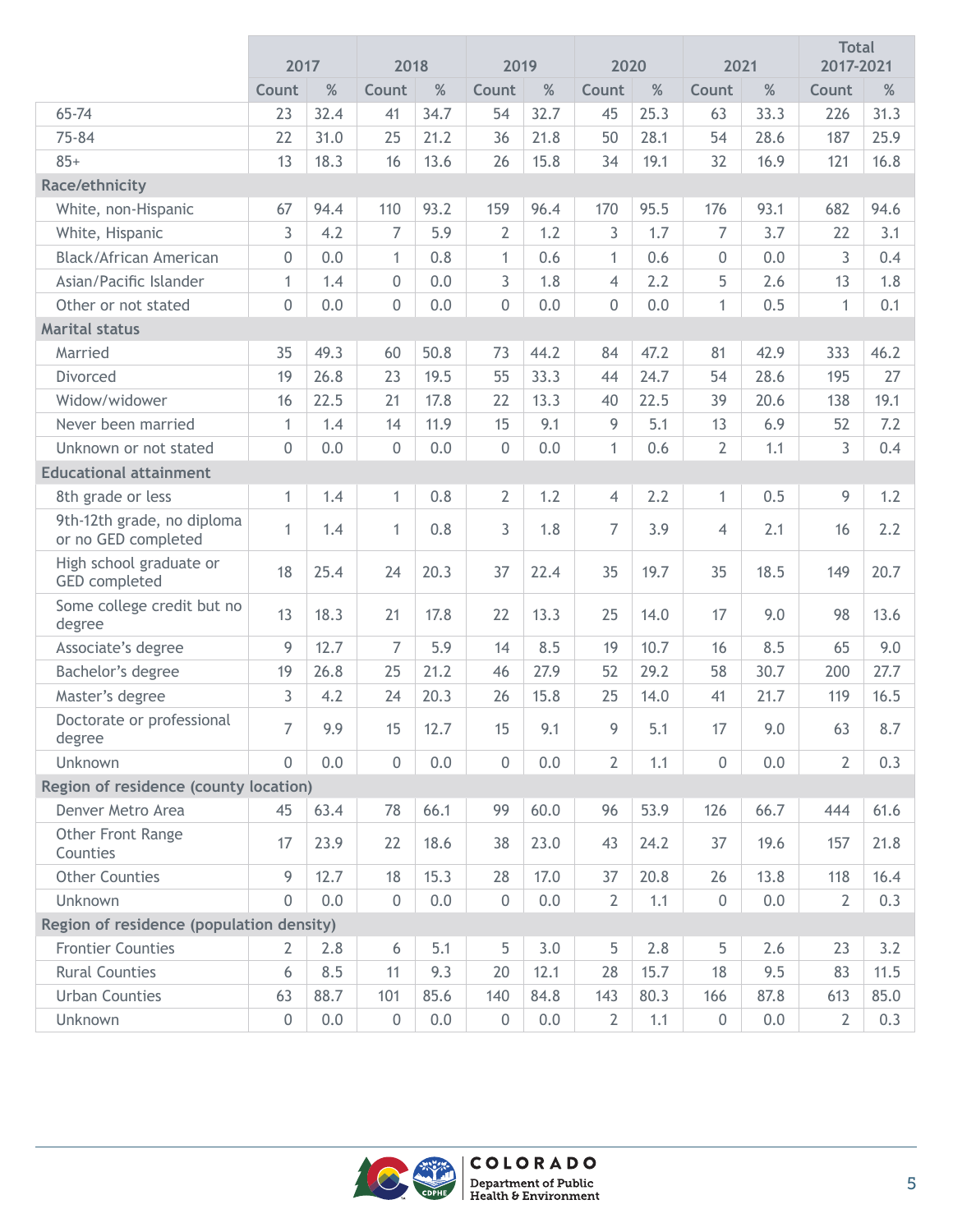|                                         | 2017         |      |              | 2018 |              | 2019 |                | 2020 |                | 2021 |              | <b>Total</b><br>2017-2021 |
|-----------------------------------------|--------------|------|--------------|------|--------------|------|----------------|------|----------------|------|--------------|---------------------------|
|                                         | Count        | %    | <b>Count</b> | %    | <b>Count</b> | %    | <b>Count</b>   | %    | <b>Count</b>   | %    | <b>Count</b> | %                         |
| Place of death                          |              |      |              |      |              |      |                |      |                |      |              |                           |
| Residence                               | 59           | 83.1 | 102          | 86.4 | 131          | 79.4 | 152            | 85.4 | 162            | 85.7 | 606          | 84.0                      |
| Nursing home/long-term<br>care facility | 9            | 12.7 | 6            | 5.1  | 12           | 7.3  | 11             | 6.2  | 18             | 9.5  | 56           | 7.8                       |
| Hospice facility                        | $\mathbf 0$  | 0.0  | 3            | 2.5  | 11           | 6.7  | 8              | 4.5  | 6              | 3.2  | 28           | 3.9                       |
| Hospital inpatient                      | $\mathbf{0}$ | 0.0  | $\mathbf{1}$ | 0.8  | 3            | 1.8  | 1              | 0.6  | 1              | 0.5  | 6            | 0.8                       |
| Other or unknown                        | 3            | 4.2  | 6            | 5.1  | 8            | 4.8  | 6              | 3.4  | $\overline{2}$ | 1.1  | 25           | 3.5                       |
| Hospice enrollment status               |              |      |              |      |              |      |                |      |                |      |              |                           |
| Under hospice care                      | 63           | 88.7 | 101          | 85.6 | 130          | 78.8 | 155            | 87.1 | 163            | 86.2 | 612          | 84.9                      |
| Not under hospice care or<br>unknown    | 8            | 11.3 | 16           | 13.6 | 35           | 21.2 | 23             | 12.9 | 26             | 13.8 | 108          | 15.0                      |
| Unknown                                 | $\mathbf{0}$ | 0.0  | $\mathbf{1}$ | 0.8  | 0            | 0.0  | $\overline{0}$ | 0.0  | 0              | 0.0  | 1            | 0.1                       |

'Denver Metro Area' includes Adams, Arapahoe, Boulder, Broomfield, Denver, Douglas and Jefferson Counties.

'Other Front Range' includes El Paso, Larimer, Pueblo and Weld Counties.

'Rural counties' represent a non-metropolitan county with no cities over 50,000 residents.

'Frontier counties' represent counties with population density of 6 or fewer residents per square mile.

'Region of residence (population density)' based on current designations from the Colorado Rural Health Center, [https://coruralhealth.org/resources/maps](https://coruralhealth.org/resources/maps-resource)[resource.](https://coruralhealth.org/resources/maps-resource)

'Place of death – Other/unknown' includes outpatient facilities, emergency departments or unspecified locations.

#### **Monitoring Compliance with Reporting Requirements**

To comply with the Colorado End-of-Life Options Act, physicians who prescribe aid-in-dying medication, and those health care providers who dispense such medication, must submit documentation to CDPHE per rules promulgated by the Colorado Board of Health.

Physicians who prescribe aid-in-dying medication must submit:

- ½ Attending/prescribing physician form
- Patient's completed written request for medical aid-in-dying medication
- Written confirmation of mental capacity from a licensed mental health provider (if applicable)
- ½ Consulting physician's written confirmation of diagnosis and prognosis

Health care providers who dispense aid-in-dying medication must submit:

½ Medication dispensing form

Table 4 contains a summary of documentation received by CDPHE concerning patients who were prescribed aid-indying medication. This information is based on reporting forms and supplemental documentation received by CDPHE as of February 1, 2022.